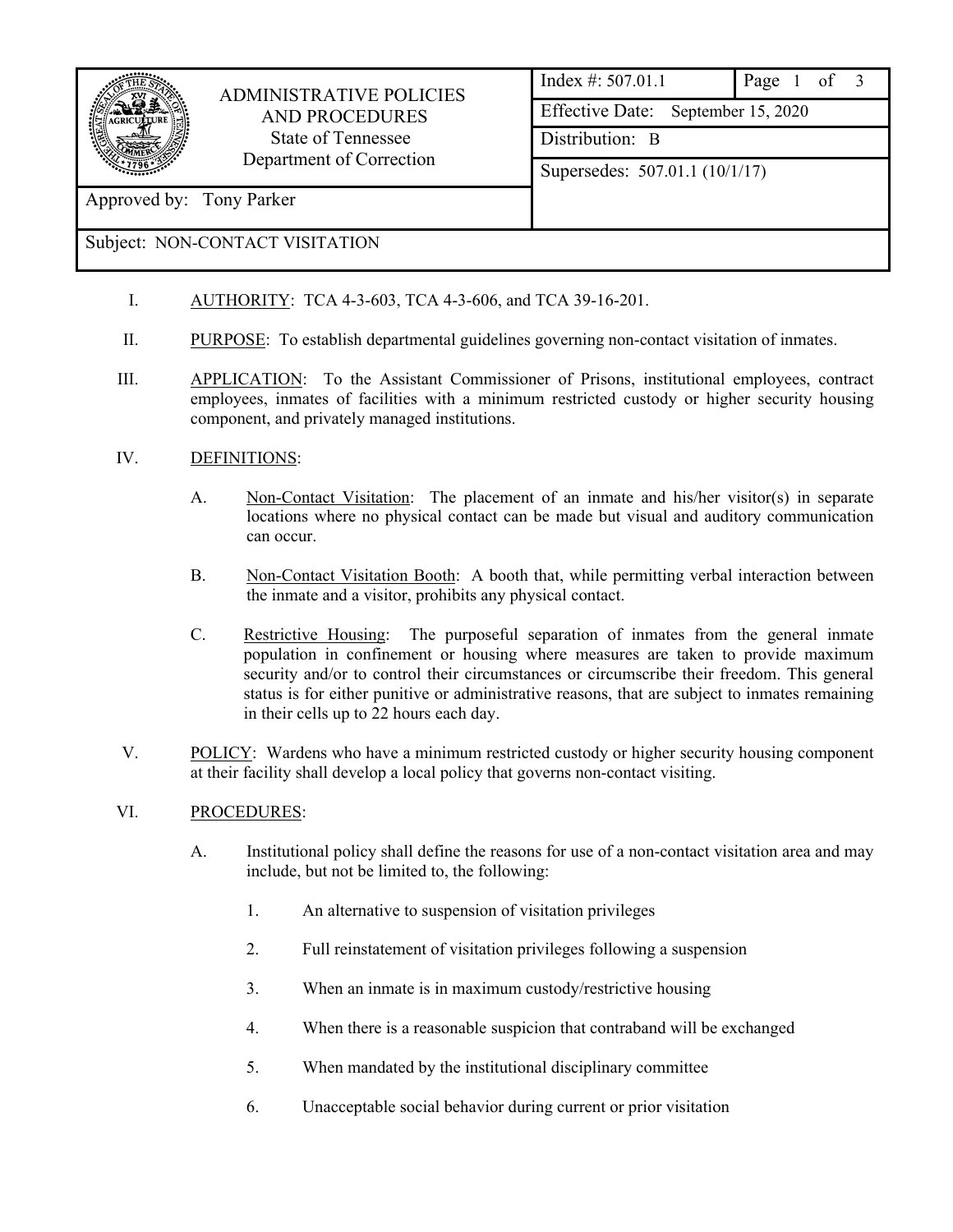#### Subject: NON-CONTACT VISITATION

- 7. When the inmate is in segregation, pending disciplinary hearing, or protective custody
- 8. At the request of the visitor
- 9. Media interviews
- B. Institutional policy shall address the following issues related to non-contact visitation:
	- 1. Identify the location of non-contact visitation areas and what segment of the population is to use each.
	- 2. Identify the duration of non-contact visitation restrictions and the review process to reinstate routine visitation privileges.
	- 3. Identification of inmates required to visit in non-contact visitation area.
		- a. Maximum custody
		- b. Segregation (including those pending a hearing)
		- c. Protective custody:

 Protective custody inmates who are involved in special programs and who are recommended by the Warden may be granted contact visits upon written approval of the Assistant Commissioner of Prisons upon receipt of a written program request from the Warden. The recommendation must contain a detailed explanation of the program and a visitation schedule.

- d. Others who fit the criteria established in Section VI.(A) of this policy.
- C. Inmate and visitor searches shall be conducted in accordance with Policy #506.06.
- D. The requirements of Policy #507.01 shall apply to all visitors accessing non-contact visitation facilities.
- E. The local policy shall detail the security procedures regarding non-contact visitation, including:
	- 1. How doors are to be secured
	- 2. The availability of restroom facilities for the inmate and the visitor
	- 3. Placement of inmate in non-contact visitation area prior to the visitor being admitted into the visitation area
	- 4. Release of inmate from non-contact visitation area after the visitor has vacated the area